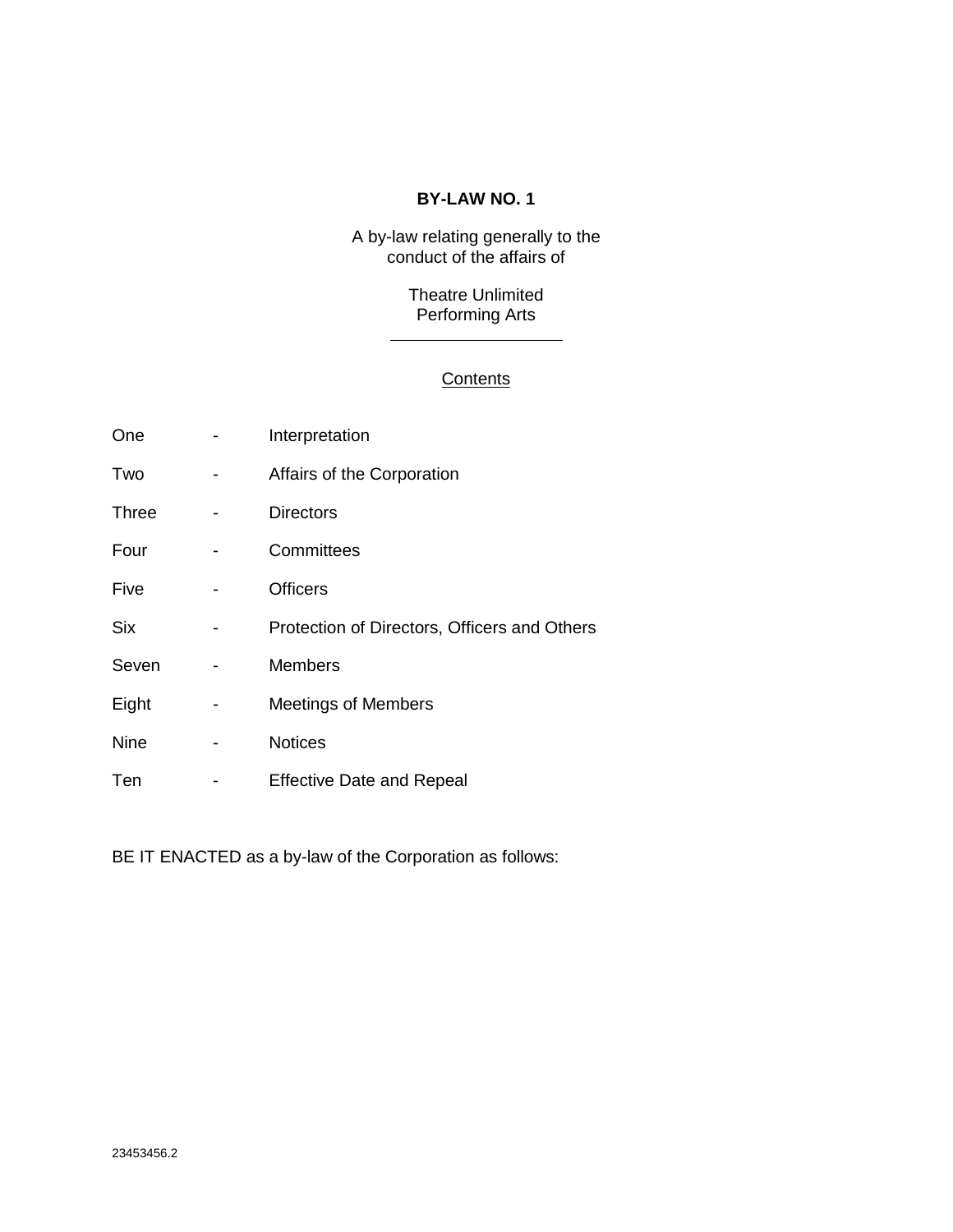### **ARTICLE ONE**

#### **INTERPRETATION**

1.01 Definitions. - In the by-laws of the Corporation, unless the context otherwise requires:

"Act" means the *Corporations Act* (Ontario), or any statute that may be substituted therefor, as from time to time amended;

"appoint" includes "elect" and vice versa;

"board" means the board of directors of the Corporation;

"by-laws" means this by-law and all other by-laws of the Corporation from time to time in force and effect;

"Corporation" means the corporation without share capital incorporated under the Act by letters patent dated April 6, 2005 and named "Theatre Unlimited Performing Arts";

"letters patent" means the letters patent incorporating the Corporation, as from time to time amended and supplemented by supplementary letters patent;

"meeting of members" includes an annual meeting of members and a special meeting of members;

"member" means any person admitted to membership in the Corporation in accordance with Article Seven of this by-law; and

"special resolution" means a resolution passed by the directors and confirmed with or without variation by at least two-thirds of the votes cast at a general meeting of the members of the Corporation duly called for that purpose or by the consent in writing of all the members entitled to vote at such meeting.

1.02 Interpretation. - Words importing the singular number include the plural and vice versa; words importing gender include the masculine, feminine and neuter genders; and words importing a person include an individual, partnership, association, body corporate, trustee, executor, administrator and legal representative.

1.03 **Headings.** - The headings in this by-law are inserted for convenience of reference only and shall not affect the construction or interpretation of this by-law.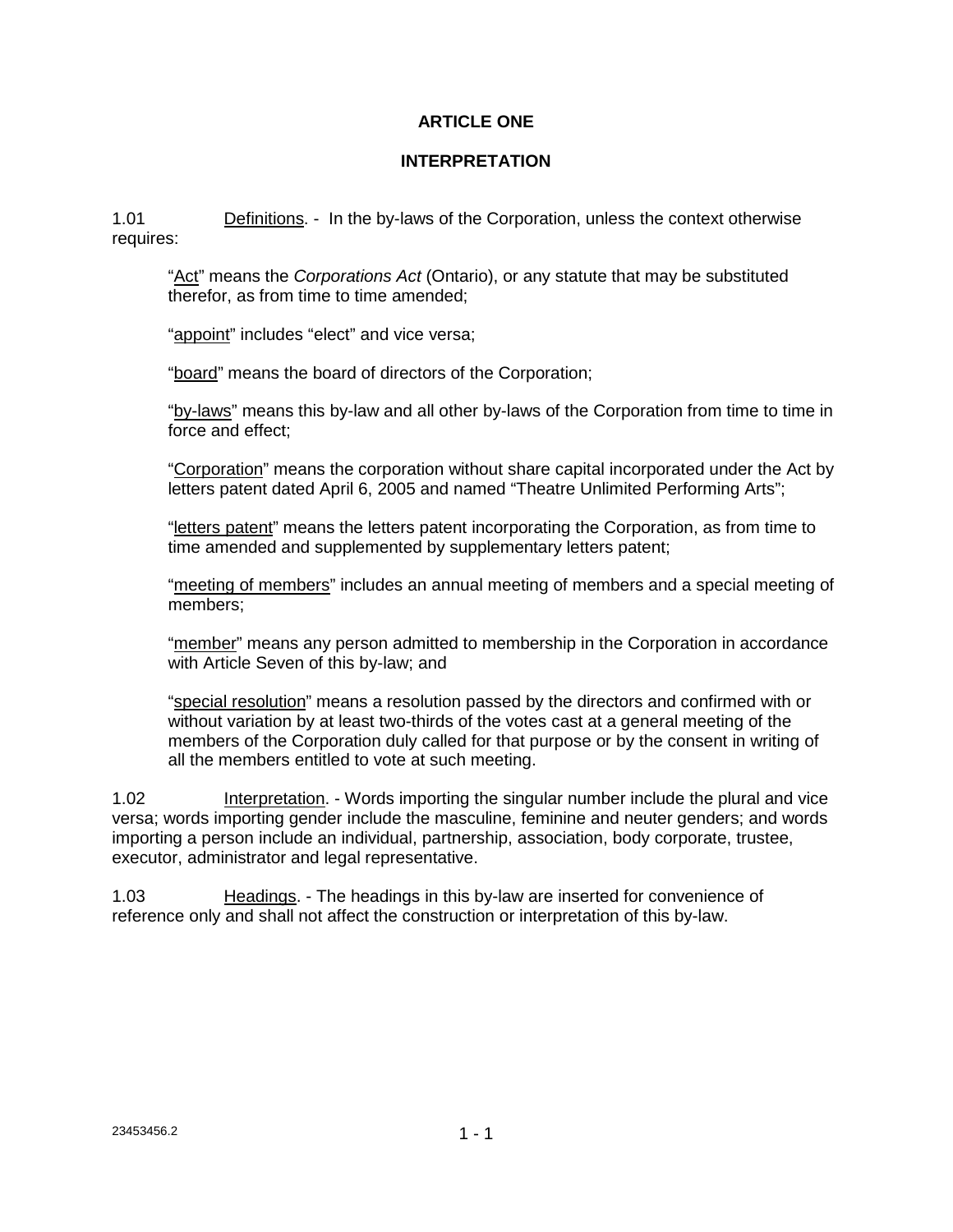### **ARTICLE TWO**

### **AFFAIRS OF THE CORPORATION**

2.01 Head Office. - Until changed in accordance with the Act, the head office of the Corporation shall be in the City of Mississauga in the Province of Ontario, Canada, and at such location therein as the board may from time to time determine.

2.02 Corporate Seal. - The Corporation may, but need not, have a corporate seal and if one is adopted it shall be in a form approved from time to time by the board.

2.03 Financial Year. - The board may by resolution fix the financial year end of the Corporation and, subject to the requirements of the Income Tax Act, the board may from time to time by resolution change the financial year end of the Corporation.

2.04 Execution of Instruments. - All cheques, bills of exchange or other orders for the payment of money, notes or other evidence of indebtedness issued in the name of the Corporation shall be signed by such officer or officers as may be designated from time to time by resolution of the board provided that two signatures shall be required for all such instruments with a value over \$3000. All contracts with a net value of over \$3000 shall be signed on behalf of the Corporation by two persons, one of whom holds the office Treasurer the other of whom holds one of the offices of President or Vice President, provided that notwithstanding any provisions to the contrary contained in the by-laws, the board may direct the manner in which and the person or persons by whom any particular instrument or class of instruments may or shall be signed. Any signing officer may affix the corporate seal to any instrument requiring the same.

2.05 Banking Arrangements. - The banking business of the Corporation including, without limitation, the borrowing of money and the giving of security therefor, shall be transacted with such banks, trust companies or other bodies corporate or organizations as may from time to time be designated by or under the authority of the board.

2.06 Borrowing - According to the powers included in this by-law, the directors may from time to time

- a) borrow money on the credit of the Corporation; or
- b) issue, sell or pledge securities of the Corporation; or

 c) charge, mortgage, hypothecate or pledge all or any of the real or personal property of the Corporation, including book debts, rights, powers, franchises and undertakings, to secure any securities or any money borrowed, or other debt or any other obligation or liability of the Corporation.

From time to time the Board of Directors may authorize any director, Officer, or employee of the Corporation or any other person to make arrangements with reference to the moneys borrowed or to be borrowed as aforesaid and as to terms and conditions of the loan thereof, and as to the securities to be given therefore, with power to vary or modify such arrangements, terms and conditions to give such additional securities for any moneys borrowed or remaining due by the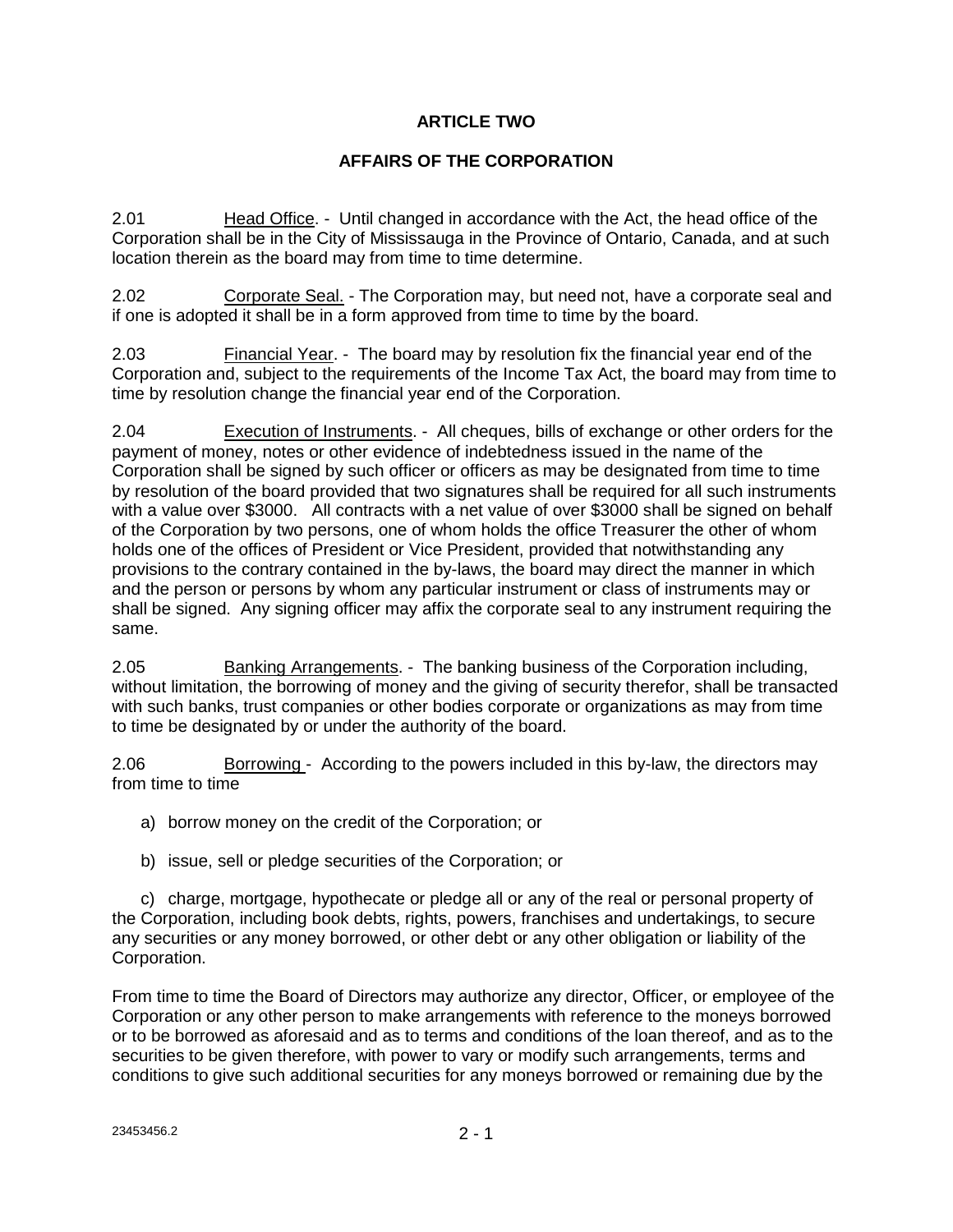Corporation as the directors may authorize and generally to manage, transact and settle the borrowing of money by the Corporation.

2.07 Auditors. - The members shall at each annual meeting appoint an auditor to audit the accounts of the Corporation to hold office until the next annual meeting provided that the directors may fill any casual vacancy in the office of auditor. The remuneration of the auditor shall be fixed by the board. If in any financial year the Corporation's annual revenue is no more than \$100,000 or such other amount as may be prescribed by the regulations made under the Act, the Corporation may waive the appointment of an auditor and an audit for such financial year if the members of the corporation pass an extraordinary resolution to that effect as permitted by the Act

2.08 Amendment of By-laws. - Unless otherwise provided by the Act, any existing bylaw of the Corporation not embodied in the letters patent may be repealed or amended by bylaw passed by the board and confirmed by the members by at least two-thirds of the votes cast at a general meeting of the members duly called for considering the by-law or by resolution in writing signed by all the members.

2.09 Rules and Regulations. - The board may establish rules and regulations not inconsistent with the by-laws relating to the management and operation of the Corporation.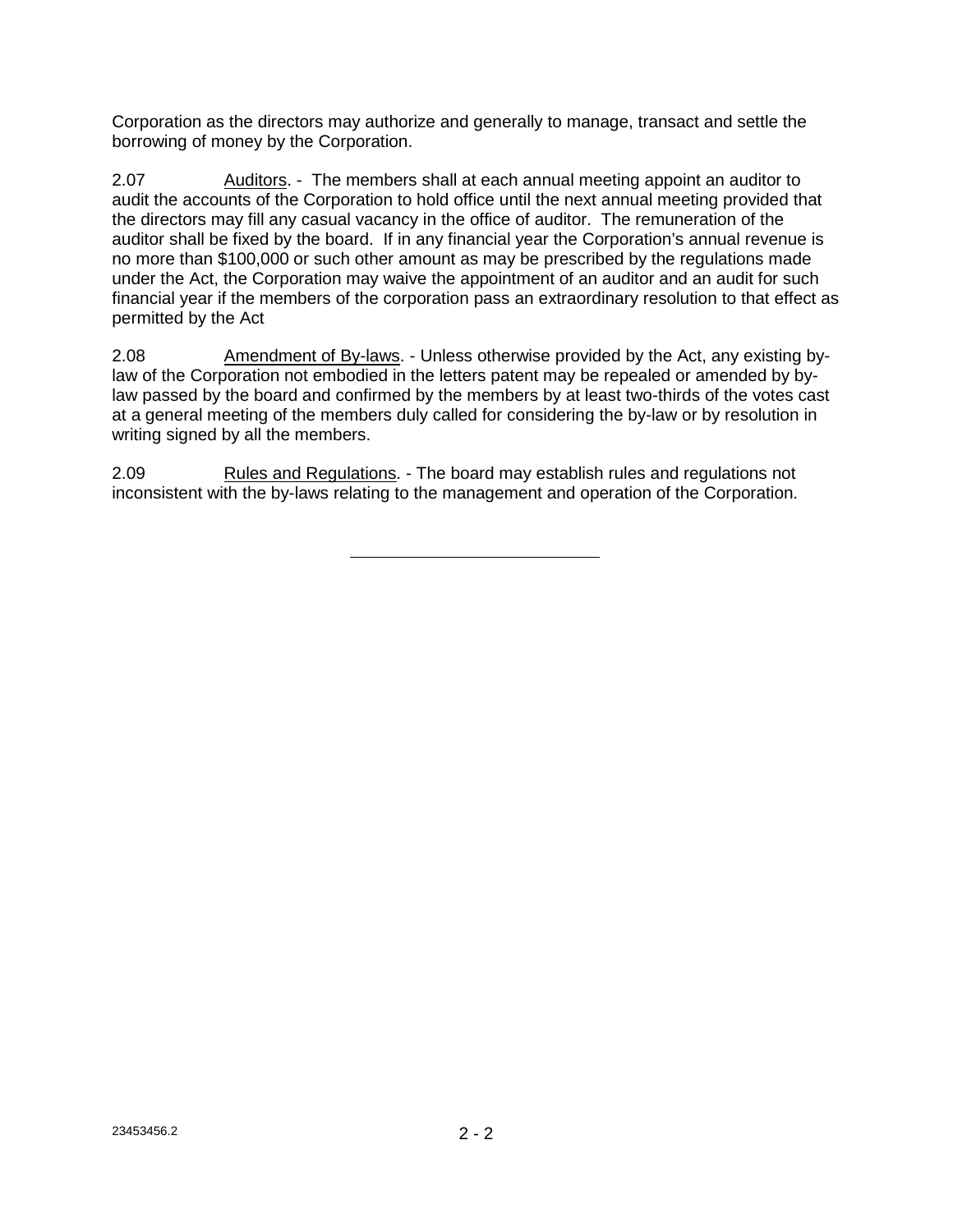# **ARTICLE THREE**

# **DIRECTORS**

3.01 Number of Directors. - The affairs of the Corporation shall be managed by a board of 12 directors. Any increase or decrease in the number of directors shall be approved by special resolution.

3.02 Qualification. - Each director shall be, or shall become within 10 days after election to the board, and thereafter remain throughout such director's term, a Class A member of the Corporation. No person shall be qualified for election as a director if such person is less than 18 years of age; is of unsound mind and has been so found by a court in Canada or elsewhere; is not an individual; or has the status of a bankrupt.

3.03 Election and Term. - The directors of the Corporation shall be elected for two year terms and shall retire in rotation. At each annual meeting directors shall be elected to fill the positions of those directors whose term of office has expired and each director so elected shall hold office until the second annual meeting after such election.

3.04 Removal of Directors. - Subject to the Act, the members may by resolution passed by at least two-thirds of the votes cast at a general meeting of the members of which notice specifying the intention to pass such resolution has been given, remove any director before the expiration of such director's term, and may, by a majority of votes cast at that meeting, elect a person in place and instead of such director for the remainder of the term.

3.05 Vacation of Office. - A director ceases to hold office upon death; upon removal from office by the members; upon ceasing to be qualified for election as a director; or upon receipt by the Corporation of a written resignation, or, if a time is specified in such resignation, at the time so specified, whichever is later.

3.06 Vacancies. - Vacancies on the board may be filled for the remainder of the term of office either by the members at a meeting of members called for the purpose or by the board if the remaining directors constitute a quorum.

3.07 Action by the Board. - The board shall manage the business and affairs of the Corporation utilizing the powers afforded to the Corporation by the letters patent or otherwise. The powers of the board may be exercised at a meeting (subject to section 3.08) at which a quorum is present or by resolution in writing signed by all the directors entitled to vote on that resolution at a meeting of the board. Where there is a vacancy in the board, the remaining directors may exercise all the powers of the board so long as at least one-half of the number of directors established pursuant to section 3.01 remains in office. Resolutions in writing may be signed in counterparts and resolutions in writing signed by one or more directors and transmitted by facsimile or other electronic means to the secretary of the Corporation shall be deemed to be duly signed by such directors.

3.08 Matters Specifically Reserved to the Board. - Notwithstanding any other provision in the by-laws:

(a) the board must by resolution approve the Corporation's annual budget;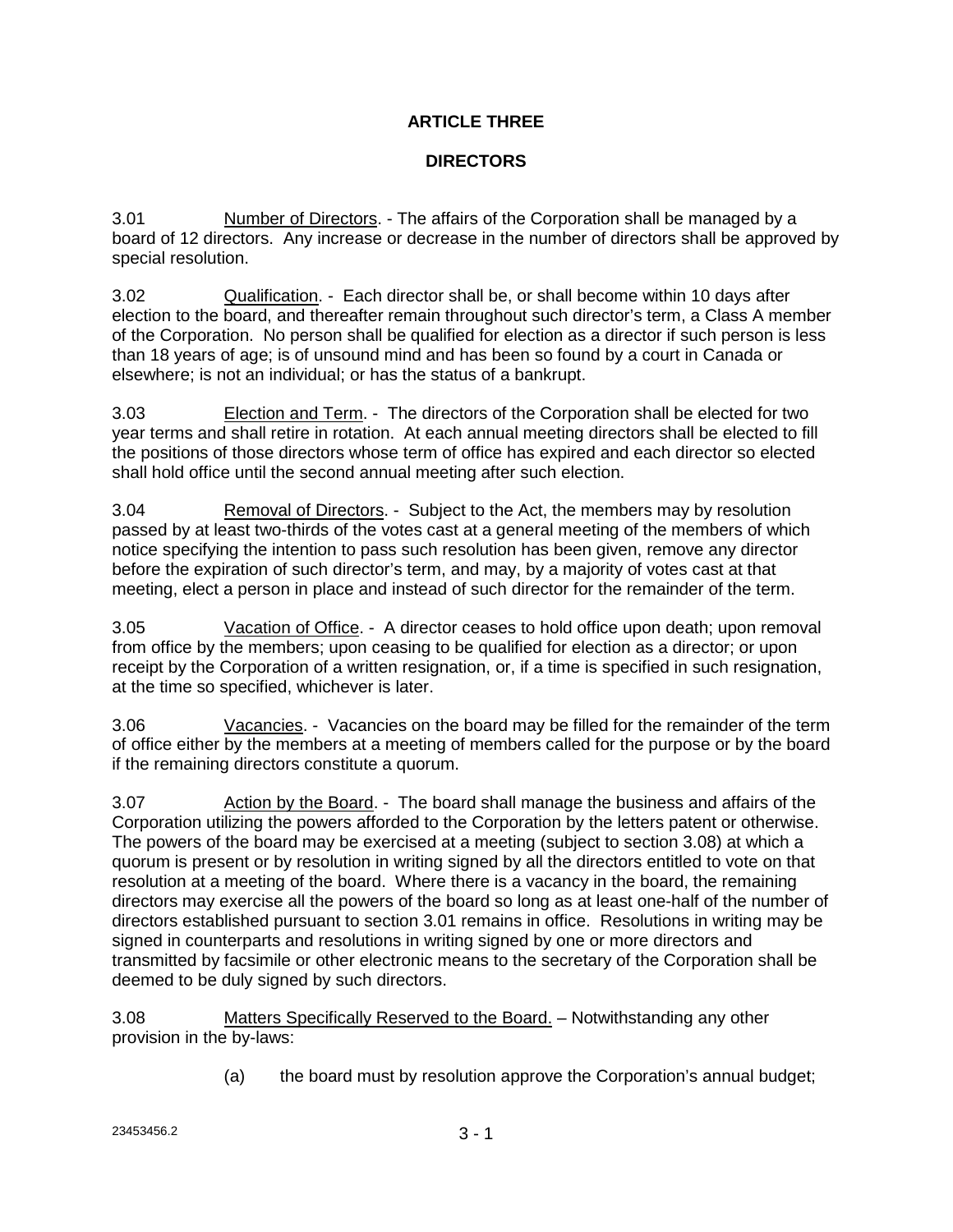- (b) the board must by resolution approve the choice of any show to be sponsored by the Corporation prior to incurring any costs or commitments in respect of such show; and
- (c) the board must by resolution approve any initiative which will use the name or resources of the Corporation and which is not directly related to the sponsoring of a show approved pursuant to the preceding paragraph.

3.09 Meetings of the Board by Telephone, Electronic or Other Communication Facilities. - If all the directors of the Corporation consent thereto generally or in respect of a particular meeting, a director may participate in a meeting of the board or of a committee of the board by means of such telephone, electronic or other communication facilities as permit all persons participating in the meeting to communicate with each other simultaneously and instantaneously, and a director participating in such a meeting by such means is deemed to be present at the meeting. Any such consent shall be effective whether given before or after the meeting to which it relates and may be given with respect to all meetings of the board and of committees of the board.

3.10 Place of Meetings. - Meetings of the board may be held at any place in or outside of Ontario.

3.11 Calling of Meetings. - Meetings of the board shall be held from time to time at such time and at such place as the board, the president or any two directors may determine.

3.12 Notice of Meeting. - Notice of the time and place of each meeting of the board shall be given in the manner provided in Article Nine to each director not less than two days before the date of the meeting. A notice of a meeting of directors need not specify the purpose of or the business to be transacted at the meeting. Notice of an adjourned meeting of the board is not required if the time and place of the adjourned meeting is announced at the original meeting. No formal notice of any such meeting shall be necessary if all the directors are present, or if those absent have signified their consent to the meeting being held in their absence

3.13 First Meeting of New Board. - Provided a quorum of directors is present, each newly elected board may without notice hold its first meeting immediately following the meeting of members at which such board is elected.

3.14 Regular Meetings. - The board may appoint a day or days in any month or months for regular meetings of the board at a place and hour to be named. A copy of any resolution of the board fixing the place and time of such regular meetings shall be sent to each director forthwith after being passed, but no other notice shall be required for any such regular meeting.

3.15 Chair. - If the president is present, or, in the absence of the president, a vicepresident is present at the meeting, he shall preside as chair at a meeting of the board. In the absence of the president or a vice-president, the directors present shall choose one of their number to be chair of the meeting.

3.16 Quorum. - The quorum for the transaction of business at any meeting of the board shall be a majority of the number of directors established pursuant to section 3.01 or such greater number of directors as the board may from time to time determine.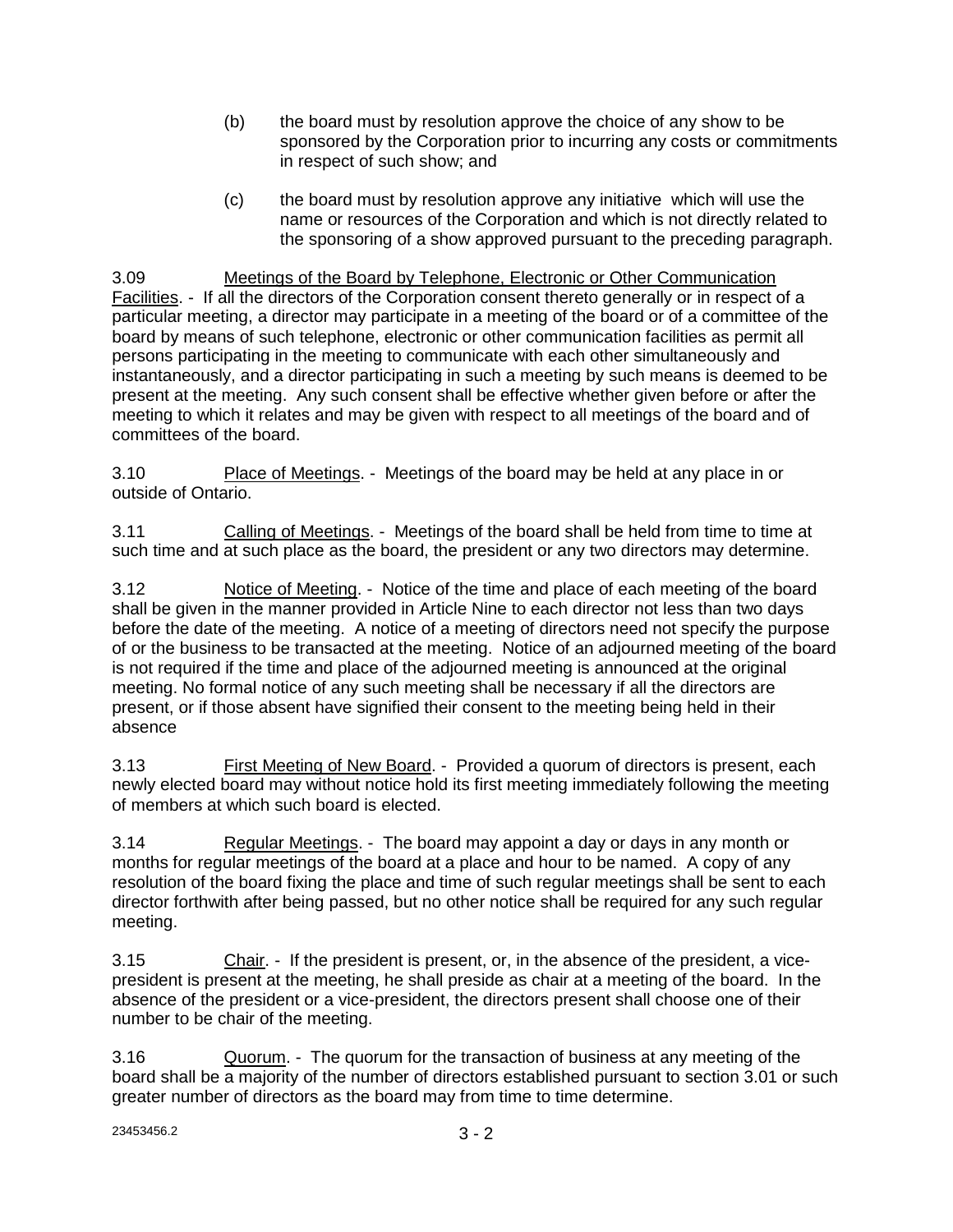3.17 Votes to Govern. - At all meetings of the board every question shall be decided by a majority of the votes cast on the question. In case of an equality of votes, the chair of the meeting shall not be entitled to a second or casting vote.

3.18 Remuneration - The directors shall serve as such without remuneration and no director shall directly or indirectly receive any profit from such position.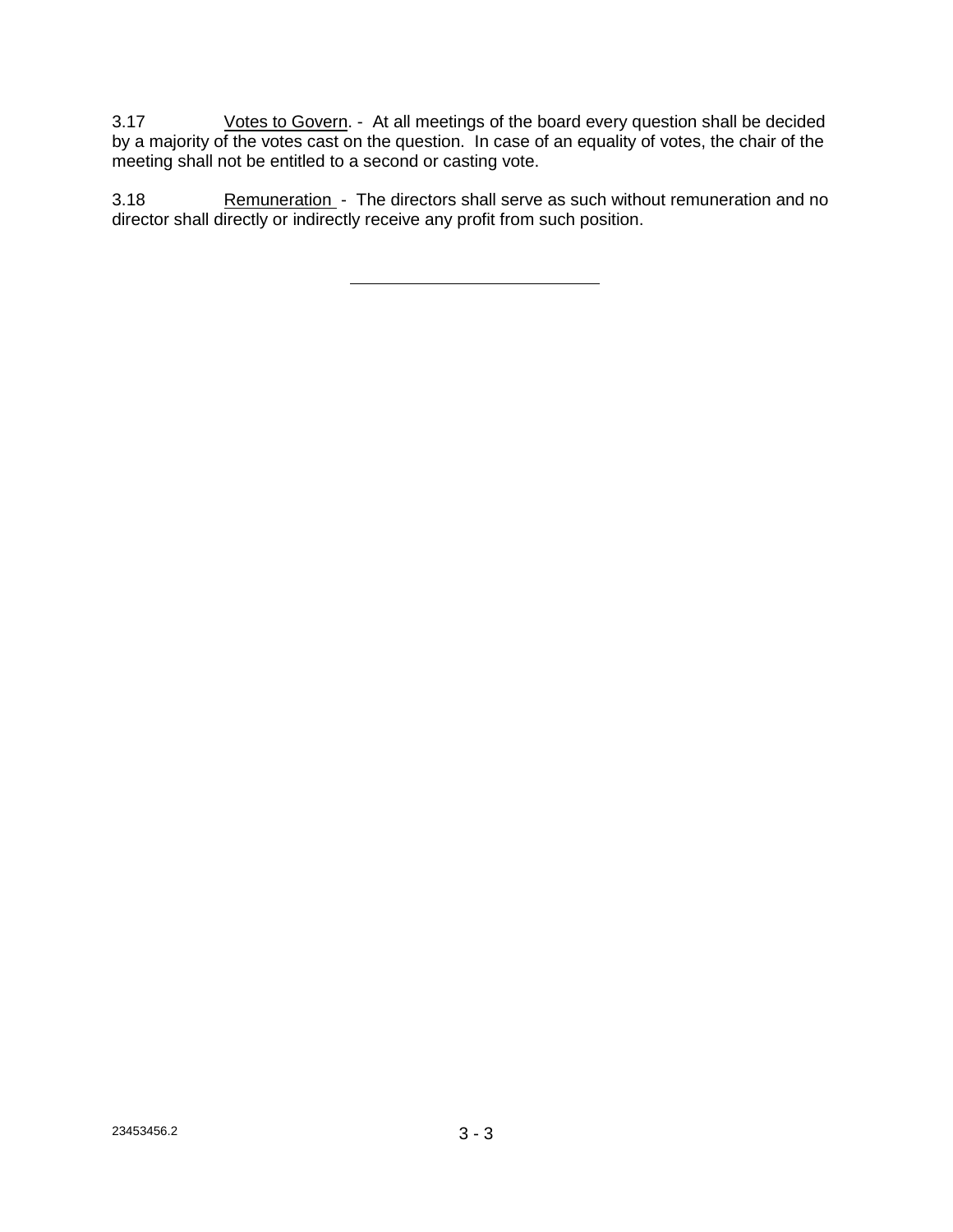### **ARTICLE FOUR**

#### **COMMITTEES**

4.01 Committees of the Board. - The board may appoint one or more other committees of the board, however designated, and delegate to any such committee any of the powers of the board, subject to any rules and regulations imposed from time to time by the board.

4.02 Action by Committees. - The powers of a committee of the board may be exercised by a meeting at which a quorum is present or by resolution in writing signed by all members of such committee who would have been entitled to vote on that resolution at a meeting of the committee. Meetings of such committee may be held at any place in or outside Canada.

4.03 Advisory Bodies. - The board may from time to time appoint such advisory bodies as it may deem advisable.

4.04 Procedure. - Unless otherwise determined by the board, each committee and advisory body shall have the power to fix its quorum at not less than a majority of its members, to elect its chair and to regulate its procedure.

23453456.2 4 - 1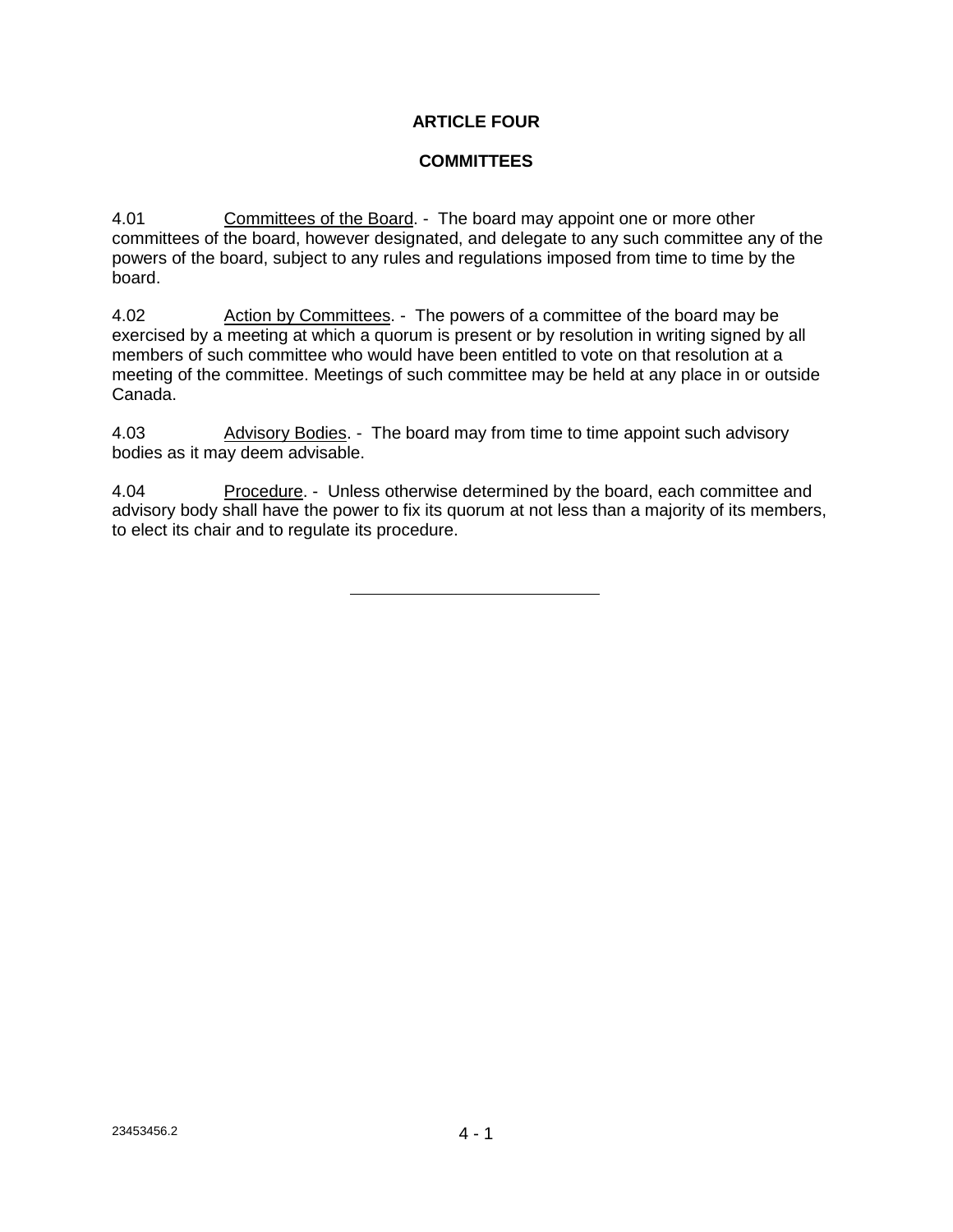# **ARTICLE FIVE**

# **OFFICERS**

5.01 Appointment. - The board shall at the first meeting of the board after each annual meeting appoint from among its members a president, a secretary, a treasurer, one or more vice-presidents (to which title may be added words indicating seniority or function), and such other officers as the board may determine, including one or more assistants to any of the officers so appointed. One person may hold more than one office. The board may specify the duties of and, in accordance with this by-law and subject to the Act, delegate to such officers powers to manage the business and affairs of the Corporation.

5.02 President. - The president shall be the chief executive officer and, subject to the authority and direction of the board, shall have general supervision of the affairs of the Corporation; and shall have such other powers and duties as the board may specify.

5.03 Vice-President. - A vice-president shall have such powers and duties as the board may specify.

5.04 Secretary. - The secretary shall attend and be the secretary of all meetings of the board and of members and shall enter or cause to be entered in records kept for that purpose minutes of all proceedings thereat. The secretary shall give or cause to be given, as and when instructed, all notices to members, directors, officers, auditors and members of committees of the board and shall be the custodian of the stamp or mechanical device, if any, generally used for affixing the corporate seal of the Corporation and of all books, records and instruments belonging to the Corporation, except when some other officer or agent has been appointed for that purpose. The secretary shall have such other powers and duties as otherwise may be specified by the board.

5.05 Treasurer. - The treasurer shall keep proper accounting records of the financial activities of the Corporation, and shall be responsible for the deposit of money, the safekeeping of securities and the disbursement of the funds of the Corporation. The treasurer shall render to the board whenever required an account of all transactions of the treasurer and of the financial position of the Corporation. The treasurer shall have such other powers and duties as otherwise may be specified.

5.06 Powers and Duties of Officers. - The powers and duties of all other officers shall be such as the board may specify.

5.07 Term of Office - The board, in its discretion, may remove any officer of the Corporation. Otherwise each officer appointed by the board shall hold office until a successor is appointed or until an earlier resignation is received by the Corporation.

5.08 Agents and Attorneys. - The Corporation, by or under the authority of the board, shall have power from time to time to appoint agents or attorneys for the Corporation in or outside Canada with such powers (including the power to subdelegate) of management, administration or otherwise as may be thought fit.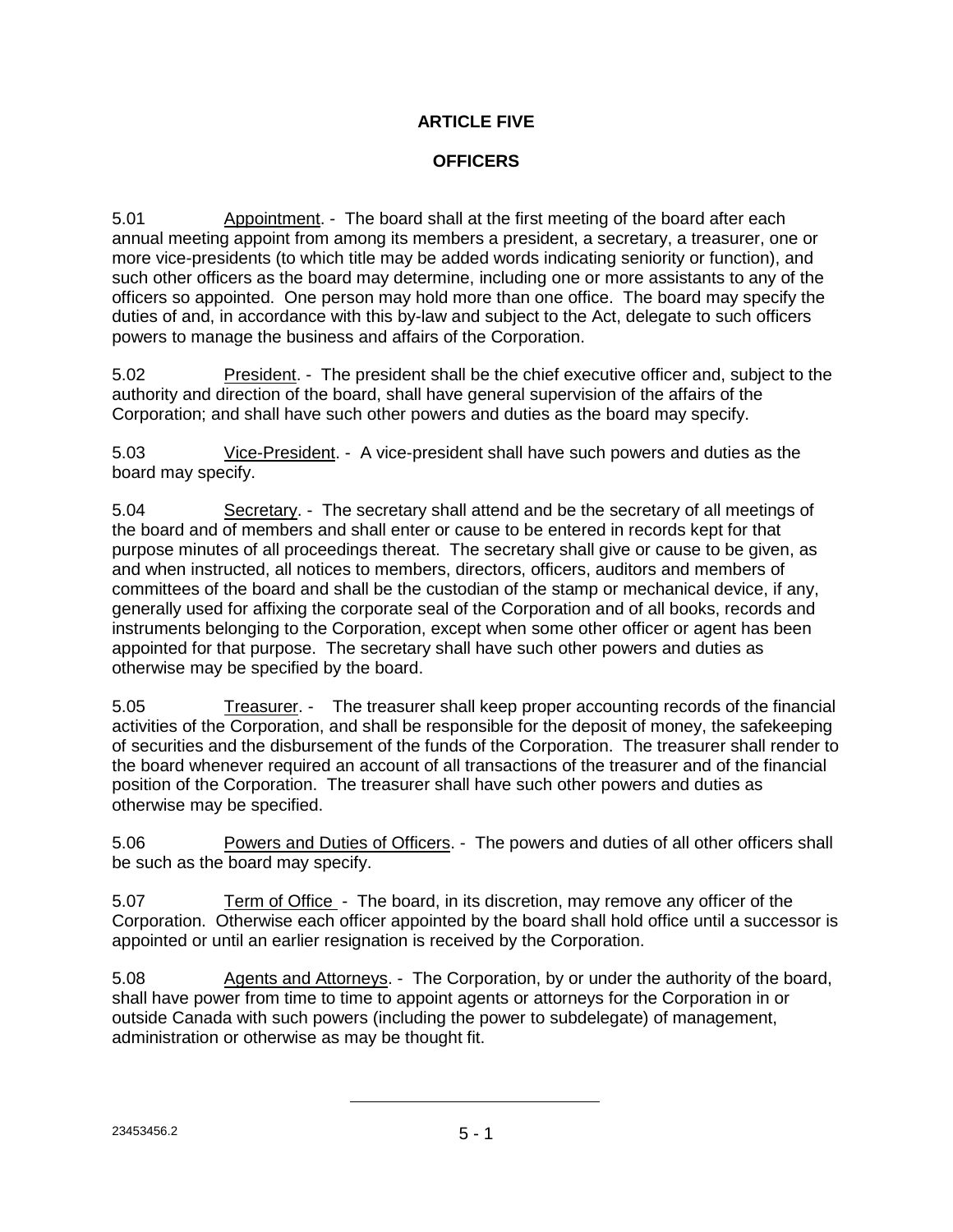### **ARTICLE SIX**

### **PROTECTION OF DIRECTORS, OFFICERS AND OTHERS**

6.01 Limitation of Liability. - Every director and officer of the Corporation in exercising the powers and discharging the duties of a director or officer shall act honestly and in good faith with a view to the best interests of the Corporation and exercise the care, diligence and skill that a reasonably prudent person would exercise in comparable circumstances. Subject to the foregoing, no director or officer shall be liable:

- (a) for the acts, omissions, failures, neglects or defaults of any other Director, officer or employee,
- (b) for any loss, damage or expense incurred by the Corporation through the insufficiency or deficiency of title to any property acquired for or on behalf of the Corporation,
- (c) for the insufficiency or deficiency of any security in or upon which any of the money of the Corporation shall be invested,
- (d) for any loss, damage or expense arising from the bankruptcy, insolvency or tortious acts of any person with whom any of the money, securities or effects of the Corporation shall be deposited,
- (e) for any loss, damage or expense arising from any error of judgment or oversight on the part of such Director or officer, or
- (f) for any other loss, damage or expense arising from the execution of the duties of office or in relation thereto.

6.02 Indemnity. - Subject to the Act, the Corporation shall indemnify a director or officer, a former director or officer, and such person's heirs and legal representatives, against all costs, charges and expenses, including an amount paid to settle an action or satisfy a judgment, reasonably incurred in respect of any civil, criminal or administrative action or proceeding to which such person is made a party by reason of being or having been a director or officer of the Corporation or such body corporate, if such person (a) acted honestly and in good faith with a view to the best interests of the Corporation; and (b) in the case of a civil, criminal or administrative action or proceeding that is enforced by a monetary penalty, had reasonable grounds for believing that such conduct was lawful. The Corporation shall also indemnify such person in such other circumstances as the Act or law permits or requires. Nothing in this by-law shall limit the right of any person entitled to indemnity to claim indemnity apart from the provisions of this by-law.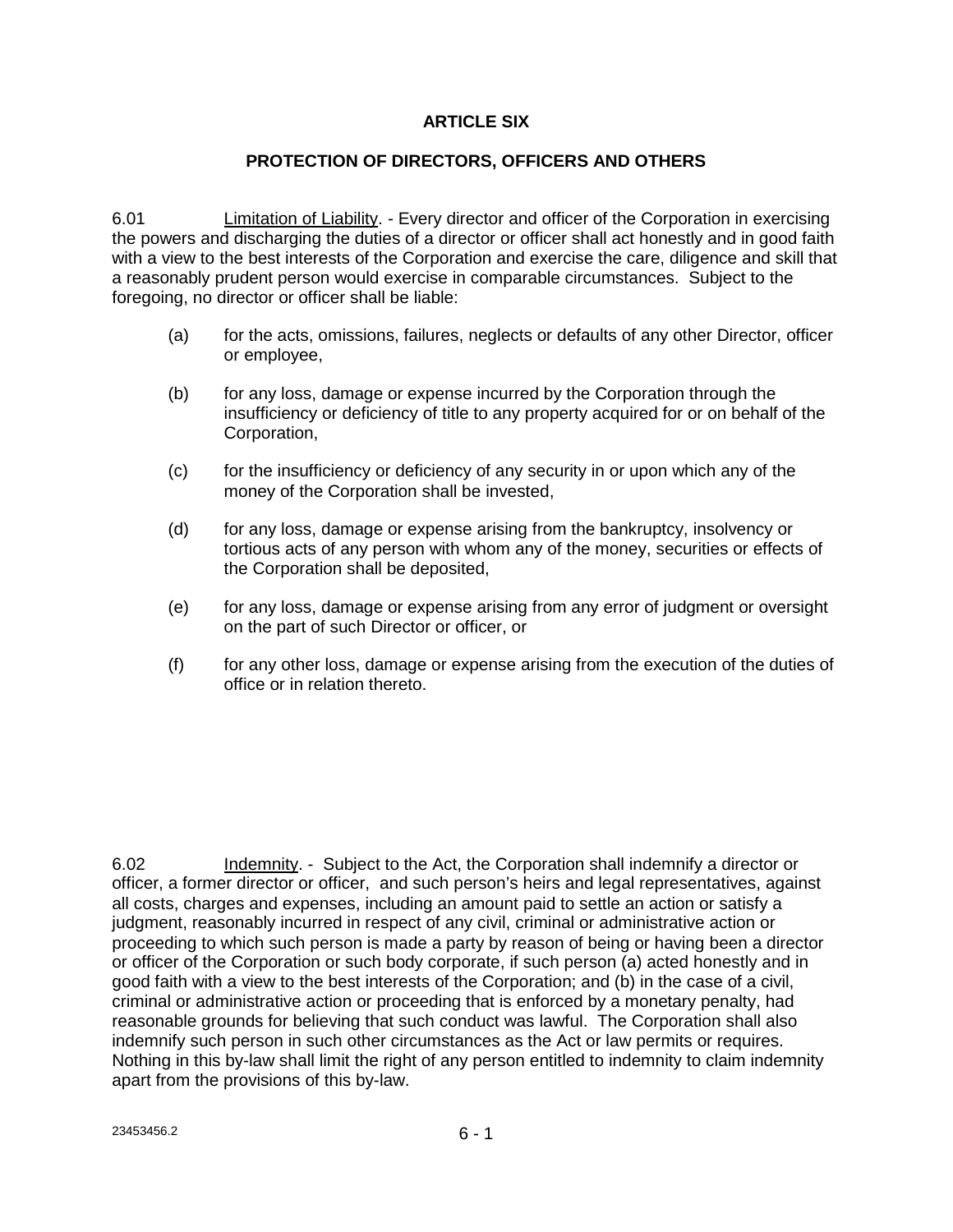6.03 Insurance. - Subject to the Act, the Corporation may purchase and maintain such insurance for the benefit of any person referred to in section 6.02 hereof as the board may from time to time determine.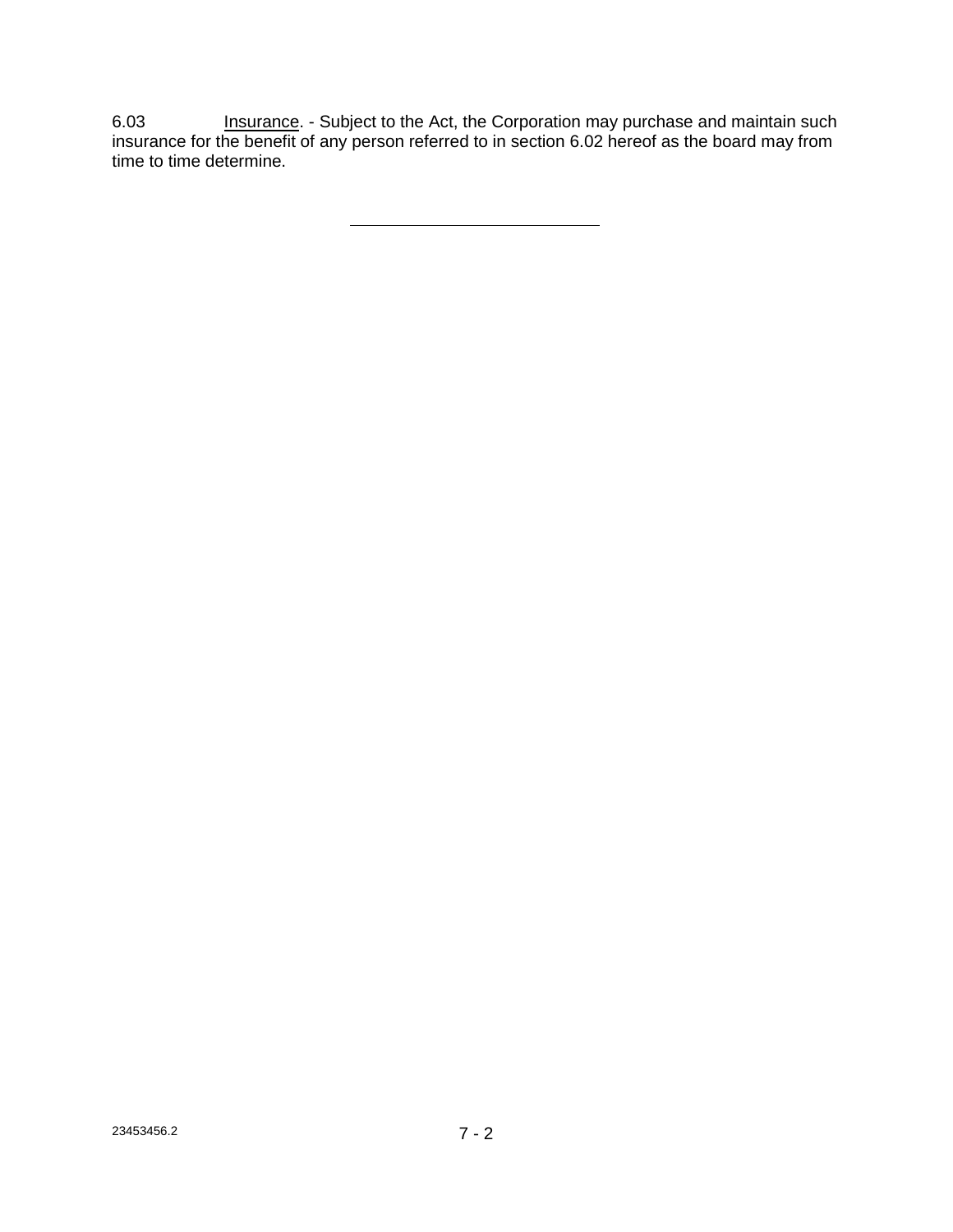# **ARTICLE SEVEN**

## **MEMBERS**

7.01 Members. - Subject to the Act and the letters patent, the members shall consist of such persons interested in furthering the objects of the Corporation as are admitted as members by or under the authority of the board.

7.02 Classes of Members. - There shall be two classes of members. Class A members shall be voting members. Class B members shall be non-voting members

7.03 Qualifications and Rights. - Any person may be admitted to membership as either a Class A or Class B member if such person complies with the requirements of section 7.01 hereof and pays the membership fee, if any, fixed pursuant to section 7.05. Each member shall be entitled to receive notice of and to attend all meetings of members. Provided such member is at least 18 years of age, each Class A member shall be entitled to one vote on any vote taken at a meeting of members. Except as provided for in the Act, Class B members are not entitled to vote at a meeting of members. Only persons who are or become Class A members of the Corporation may participate in the cast of shows produced by the Corporation.

7.04 Term of Membership. – The interest of a member in the Corporation is not transferable and lapses and ceases to exist upon death or when the member ceases to be a member by resignation or otherwise in accordance with the by-laws of the Corporation. Unless renewed, every membership expires automatically at the conclusion of the first annual general meeting held at least 6 months following the date upon which such membership was acquired or last renewed.

7.05 Membership Fees. - The fees, if any, payable by members shall from time to time be fixed by resolution of the board. At its discretion, the board may fix a family fee to cover members belonging to the same family (as defined by the board for this purpose) and may fix different fees based on the classes of membership or the nature of a member's participation in the activities of the Corporation and may waive the membership fee for any member or group of members.

7.06 Resignation. - Members may resign at any time by resignation in writing which shall be effective upon any date or time on or after the execution of the instrument of resignation

7.07 Termination for Non-payment. - The membership of any member who is in arrears in payment of membership fees may be terminated if such arrears of fees are not paid within a designated time, in which case such member shall be removed from the register of members of the Corporation and thereupon such person shall cease to be a member of the Corporation. Any such member may re-apply for membership in the Corporation.

7.08 Removal. – The board shall have authority to suspend or expel any member from the Corporation for any one or more of the following grounds:

- a. violating any provision of the articles, by-laws, or written policies of the Corporation;
- b. carrying out any conduct which may be detrimental to the Corporation as determined by the board in its sole discretion;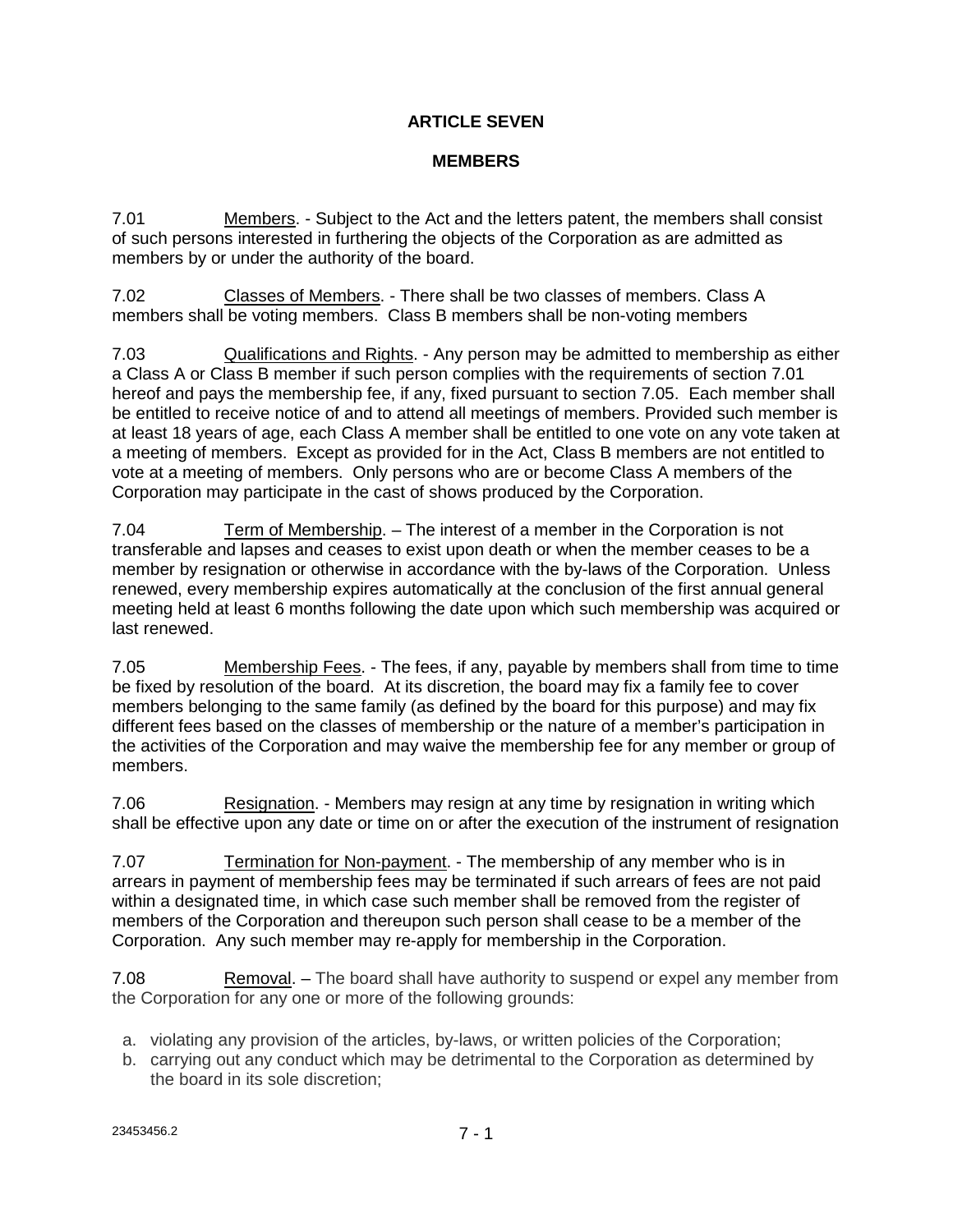c. for any other reason that the board in its sole and absolute discretion considers to be reasonable, having regard to the purpose of the Corporation.

In the event that the board determines that a member should be expelled or suspended from membership in the Corporation, the president, or such other officer as may be designated by the board, shall provide twenty (20) days notice of suspension or expulsion to the member and shall provide reasons for the proposed suspension or expulsion. The member may make written submissions to the president, or such other officer as may be designated by the board, in response to the notice received within such twenty (20) day period. In the event that no written submissions are received by the president, the president, or such other officer as may be designated by the board, may proceed to notify the member that the member is suspended or expelled from membership in the Corporation. If written submissions are received in accordance with this section, the board will consider such submissions in arriving at a final decision and shall notify the member concerning such final decision within a further twenty (20) days from the date of receipt of the submissions. The board's decision shall be final and binding on the member, without any further right of appeal.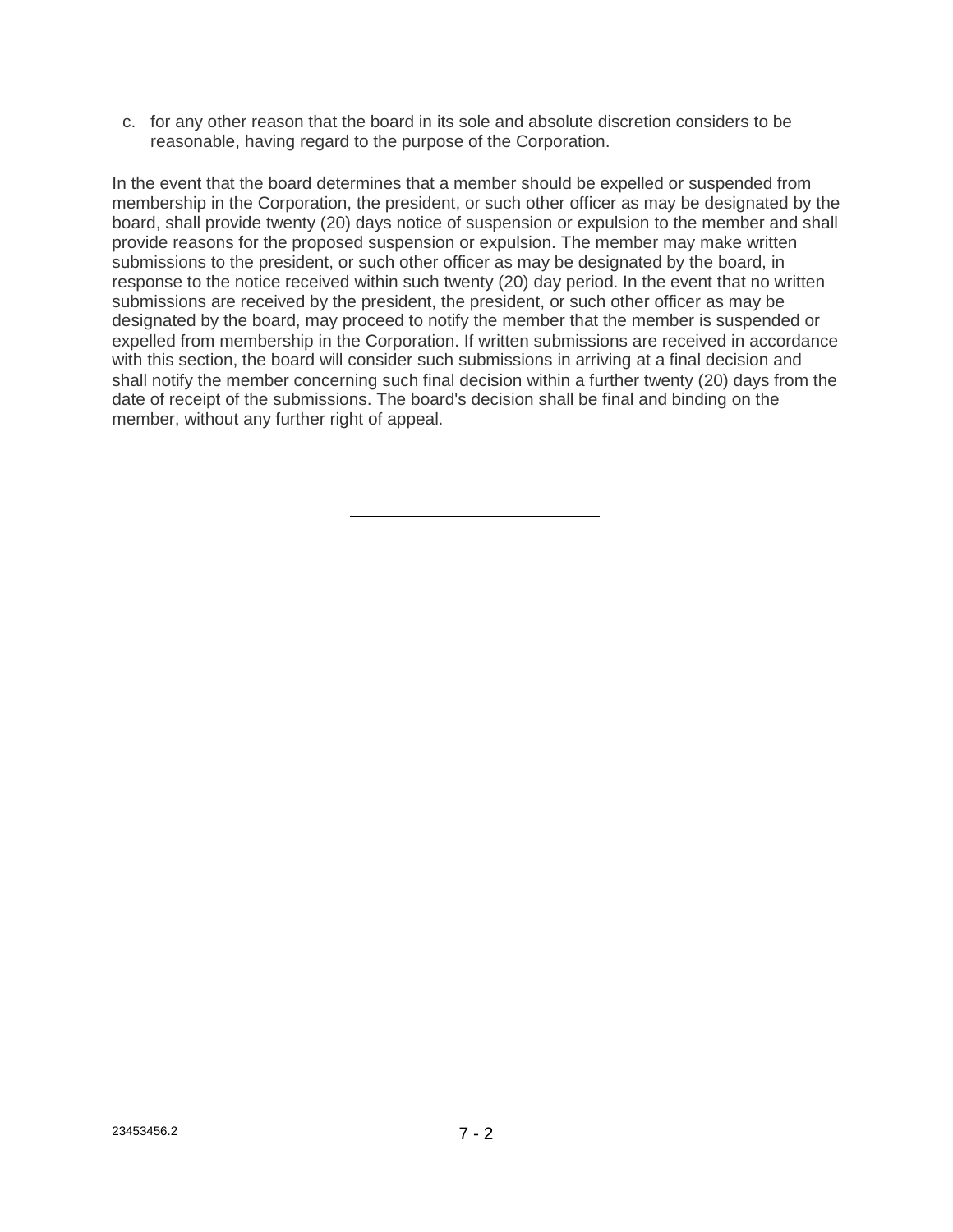## **ARTICLE EIGHT**

# **MEETINGS OF MEMBERS**

8.01 Annual Meetings. - The Corporation shall hold an annual meeting of members not more than 15 months after its last annual meeting. The annual meeting of members shall be held at such time in each year and, subject to section 8.03, at such place as the board or the president may from time to time determine, for the purpose of considering the financial statements of the Corporation placed before the meeting, the report of the Corporation's auditor thereon and the report of the board, electing directors, appointing auditors and for the transaction of such other business as may properly be brought before the meeting.

8.02 Special Meetings. - The board shall call a special meeting of members on written requisition of one-tenth of the members entitled to vote at the meeting proposed to be held. The board or the president shall also have power to call a special meeting of members at any time.

8.03 Place of Meetings. - Meetings of members shall be held at the head office of the Corporation or elsewhere in the municipality in which the registered office is situate or, if the board shall so determine, at some other place in Ontario.

8.04 Notice of Meetings. - Notice in writing of the time and place of each meeting of members shall be given in the manner provided in Article Nine not less than 14 days and not more than 60 days before the date of the meeting to each director, to the auditor, and to each member who at the close of business on the day immediately preceding the day on which notice is given is entered in the register of members of the Corporation. Notice of a meeting of members called for any purpose other than consideration of the financial statements and auditor's report and board's report, election of directors and reappointment of the incumbent auditor shall state the general nature of the business to be transacted at it in sufficient detail to permit the members to form a reasoned judgment thereon. Any notice to members may either enclose a form of proxy or contain a reminder of the right to appoint a proxy. Notice of an adjourned meeting of members is not required if the time and place of the adjourned meeting is announced at the original meeting.

8.05 Meetings Without Notice. - A meeting of members may be held without notice at any time and place permitted by the Act (a) if all the members entitled to vote thereat are present in person or duly represented or if those not present or represented waive notice of or otherwise consent to such meeting being held, and (b) if the auditors and the directors are present or waive notice of or otherwise consent to such meeting being held. At such a meeting any business may be transacted which the Corporation at a meeting of members may transact.

8.06 Chair, Secretary and Scrutineers. - The chair of any meeting of members shall be the first mentioned of such of the following officers as have been appointed and who is present at the meeting: president, or a vice-president. If no such person is present within 15 minutes from the time fixed for holding the meeting, the persons present and entitled to vote shall choose one of their number to be chair. If the secretary of the Corporation is absent, the chair shall appoint some person, who need not be a member, to act as secretary of the meeting. If desired, one or more scrutineers, who need not be members, may be appointed by a resolution or by the chair with the consent of the meeting.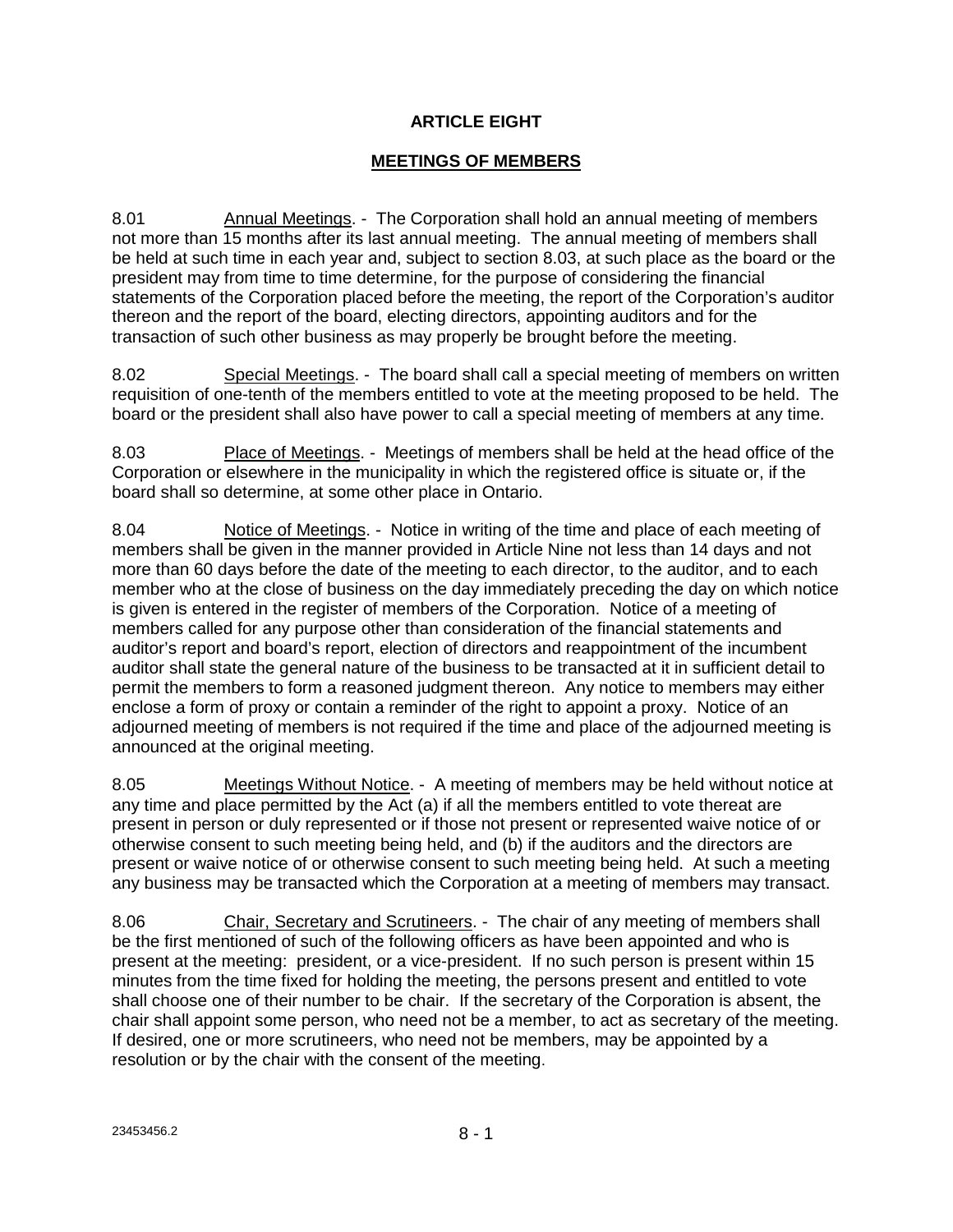8.07 Quorum. - The quorum for the transaction of business at any meeting of members shall be not less than 10 voting members present in person or by proxy.

8.08 Right to Vote. - Subject to the Act and the letters patent, at any meeting of members every person shall be entitled to vote who is at the time of the meeting entered in the books of the Corporation as a Class A member and at least 18 years of age.

8.09 Proxies. - At any meeting of members a proxyholder duly and sufficiently appointed by a member shall be entitled to exercise, subject to any restrictions expressed in the instrument appointing such person, the same voting rights that the member appointing the proxyholder would be entitled to exercise if present at the meeting. A proxyholder must be a member. An instrument appointing a proxy shall be in writing. An instrument appointing a proxy shall be acted on only if, prior to the time of voting, it is deposited by delivery, mail or electronically with the secretary of the Corporation or of the meeting or as may be directed in the notice calling the meeting.

8.10 Meeting Rules - Except as otherwise expressly provided for in this by-law, the conduct of all meetings of members shall be in accordance with Robert's Rules of Order.

8.11 Votes to Govern. - Unless the Act, the letters patent or any by-law of the Corporation otherwise provide, at any meeting of members every question shall be determined by the majority of the votes duly cast on the question.

8.12 Show of Hands. - Any question at a meeting of members shall be decided by a show of hands unless, after a show of hands, a ballot thereon is required or demanded as hereinafter provided. Upon a show of hands every person who is present and entitled to vote shall have one vote. Whenever a vote by show of hands shall have been taken upon a question, unless a ballot thereon is so required or demanded, a declaration by the chair of the meeting that the vote upon the question has been carried or carried by a particular majority or not carried and an entry to that effect in the minutes of the meeting shall be prima facie evidence of the fact without proof of the number or proportion of the votes recorded in favour of or against any resolution or other proceeding in respect of the said question, and the result of the vote so taken shall be the decision of the members upon the said question.

8.13 Ballots. - On any question proposed for consideration at a meeting of members, and whether or not a show of hands has been taken thereon, the chair may require or any member may demand a ballot thereon. A ballot so required or demanded shall be taken in such manner as the chair shall direct. A demand for a ballot may be withdrawn at any time prior to the taking of the ballot. Upon a ballot each member present in person or represented by proxy and entitled to vote shall have one vote and the result of the ballot shall be the decision of the members upon the said question.

8.14 Casting Vote. - In case of an equality of votes at any meeting of members either upon a show of hands or upon a ballot, the chair of the meeting shall not be entitled to an additional or casting vote.

8.15 Adjournment. - The chair at a meeting of members may, with the consent of the meeting and subject to such conditions as the meeting may decide, adjourn the meeting from time to time and from place to place.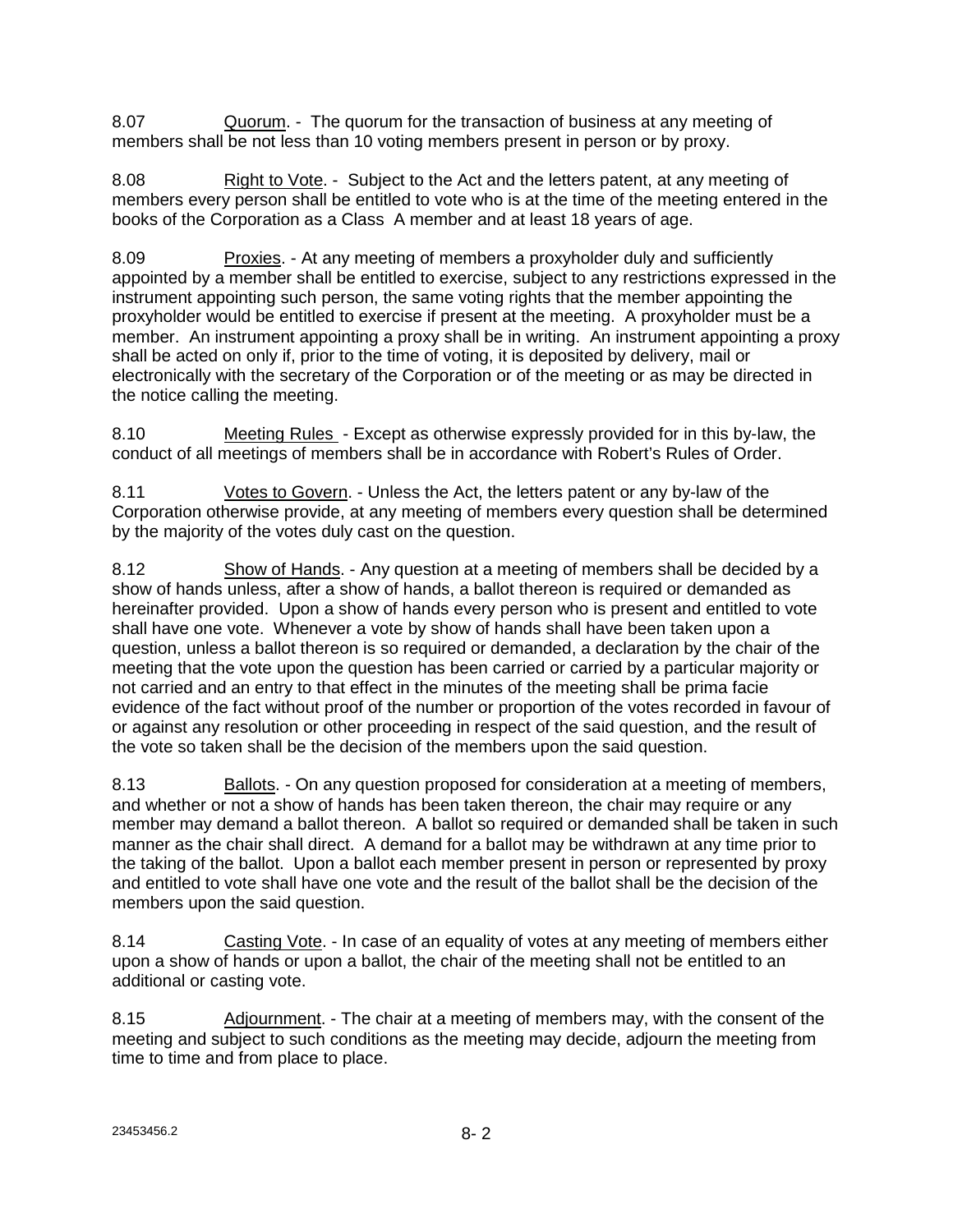8.16 Action in Writing by Members. - A resolution in writing signed by all the members entitled to vote on that resolution at a meeting of members is as valid as if it had been passed at a meeting of the members. Resolutions in writing may be signed in counterparts and resolutions in writing signed by one or more members and transmitted by electronic means to the secretary of the Corporation shall be deemed to be duly signed by such members.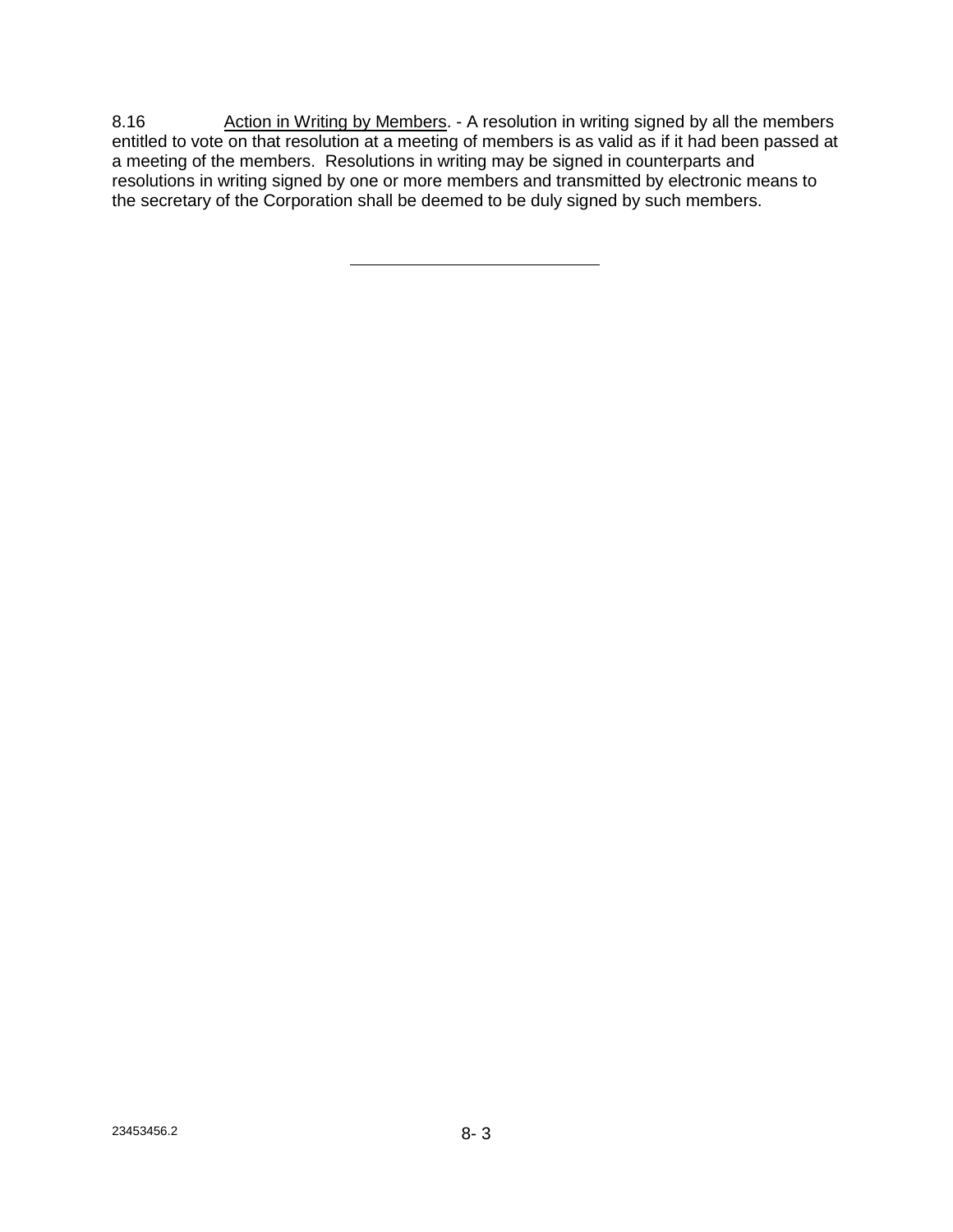### **ARTICLE NINE**

### **NOTICES**

9.01 Method of Giving Notices. - Any notice (which term includes any communication or document) to be given (which term includes sent, delivered or served) pursuant to the Act, the letters patent, the by-laws or otherwise to a member, director, committee member, officer or auditor shall be sufficiently given if delivered personally to the person to whom it is to be given or if delivered to the last address of such person as recorded in the books of the Corporation or if mailed by prepaid ordinary mail addressed to said address or if transmitted by any electronic means. A notice so delivered shall be deemed to have been given and received when it is delivered personally; a notice so mailed shall be deemed to have been given and received two days after it was deposited in a post office or public letter box; and a notice sent by electronic means shall be deemed to have been given and received when transmitted. The Corporation may change the address on the Corporation's books of any member, director, officer, auditor or member of a committee of the board in accordance with any information believed to be reliable.

9.02 Computation of Time. - In computing the date when notice must be given under any provision requiring a specified number of days' notice of any meeting or other event, the date of giving the notice shall be excluded and the date of the meeting or other event shall be included.

9.03 Omissions and Errors. - The accidental omission to give any notice to any member, director, officer or auditor or the non-receipt of any notice by any member, director, officer or auditor or any error in any notice not affecting the substance thereof shall not invalidate any action taken at any meeting held pursuant to such notice or otherwise founded thereon.

9.04 Waiver of Notice. - Any member (or a duly appointed proxyholder), director, officer or auditor may waive any notice required to be given under any provision of the Act, the letters patent, the by-laws or otherwise and such waiver, whether given before or after the meeting or other event of which notice is required to be given, shall cure any default in giving such notice.